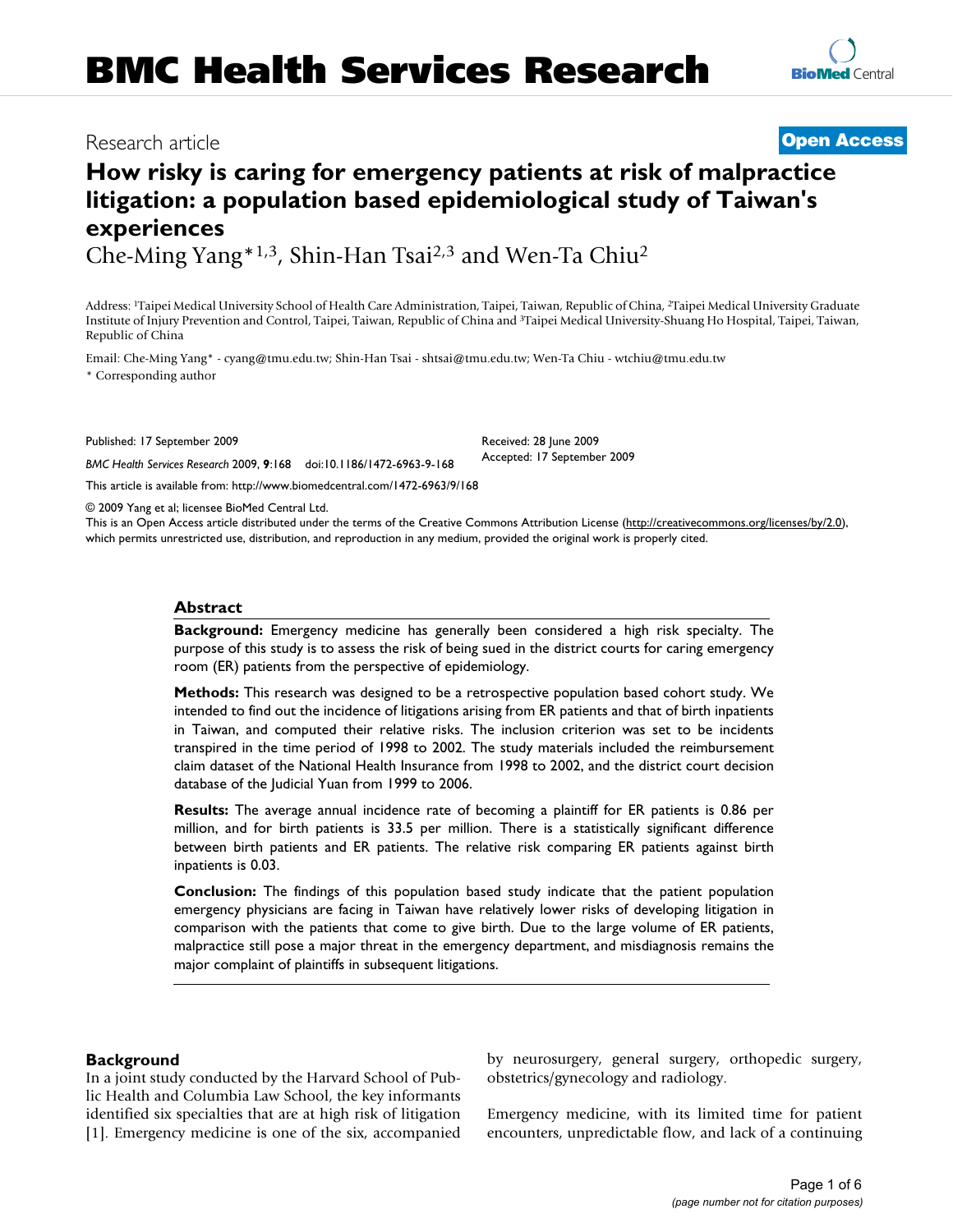patient-physician relationship, is a high-risk field in terms of medical liability; in a retrospective study of all closed malpractice claims involving emergency physicians insured by the Illinois State Medical Inter-insurance Exchange, the researchers analyzed the data covering the 10-year period 1995 to 2004 and found out that emergency physicians with malpractice suits can expect resolution of the case to take over 45 months after an alleged incident, and their malpractice insurer will incur over 14,000 U.S. dollars in expenses regardless of the suit outcome [2]. In another study conducted in Massachusetts which has the fourth-highest median malpractice settlement payments for all states in the U.S. [3], 549 malpractice insurance claims filed against emergency physicians from 1975 to 1993 were reviewed [4]. The claims were grouped into two diagnostic categories: high risk and nonhigh risk. The high risk group accounted for 63.75% of all closed claims and included claims related to chest pain, abdominal pain, wounds, fractures, pediatric fever/meningitis, central nervous system bleeding, abdominal aortic aneurysm, and epiglotitis. According to a study conducted in the Netherlands, 326 malpractice insurance claims were filed primarily for alleged errors in diagnosis and treatment [5]. 82% of claims involved minor surgical conditions, such as fracture, luxations, wounds and tendon injuries. Permanent disability was alleged in 22% of the claims and 4% involving death.

How risky is it for emergency physicians to care for emergency room (ER) patients in terms of the possibility of facing litigations in the courts? According to a U.S. government report, obstetrics/gynecology specialists were involved in the 12.4% of the claims closed in 1984 and ranked number one among all specialties; whereas emergency medicine specialty was only involved in 4.6% and ranked 8th [6]. Childbirth negligence cases continue to be the area where physicians are losing the majority of cases that go to the jury in the U.S.; for instance, plaintiffs won 60% of these cases in 2002 [7].

However, since there are disproportionate numbers of obstetrics/gynecology patients and ER patients, the question then becomes how risky the ER patients are for emergency physicians in comparison with other patient populations. Most of the previous researches focus on physician level analyses. Our research aims at assessing the risks of encountering litigations in specified patient populations from an epidemiological perspective.

The purpose of this study is to assess the risk of being sued in the judicial system for caring ER patients from the perspective of epidemiology. Since birth in obstetrics has been considered the most risky practice in terms of professional liability, we compared with caring for giving birth to see relatively speaking how risky it is for emergency physicians to care for ER patients.

# **Methods**

This research was designed to be a retrospective cohort study based on secondary data analyses. We intended to find out the incidence of lawsuits arising from ER patients under emergency care and that of birth inpatients. The numbers of inpatients for each category of occurrences ended up in the district courts for each year were found out. The incidence rates were derived from dividing the numbers of specific lawsuits into the numbers of the predefined categories of patients for each year. Whether there is a difference among the mean incidences of the two groups were tested by Student's t test. The relative risks of developing litigation later on in each category of patients were computed by comparing the respective incidences.

In consideration of data availability, the study materials include the reimbursement claim dataset of the National Health Insurance (NHI) from 1998 to 2002, and the district court decision database of the Judicial Yuan from the August of 1999 to December of 2006. Taiwan has been able to accumulate a significant amount of computerized billing files since the initiation of the NHI in 1995. NHI started releasing their reimbursement database beginning from 1998. Since NHI is a mandatory health insurance, nearly 100% of all accidents and emergency, and births are treated in the NHI contracted health care providers. Therefore, we were able to ascertain the occurrences of all admissions of the desired parameters. All the cases that were reimbursed for emergency care were included in the ER patient population. All the cases that were reimbursed for birth were included in the birth inpatient population. The release of the NHI reimbursement claim dataset to be used in this study was approved by the National Health Research Institute, Taiwan.

Whether the case ends up in court was ascertained by looking into the district court decision database of the Judicial Yuan from the August of 1999 to December of 2006. The Judicial Yuan is Taiwan's judiciary and they started publishing court decisions since the August of 1999. We traced back to the year of the occurrence in the court's decision opinion. Only those fell into the 1998- 2002 period were included in our analyses.

According to Florida's experiences on medical professional liability insurance claims, there is on average 1.2 years between occurrences and reporting [8]. It takes on average 75.16 days to close a criminal trial and 85.97 days to close a civil trial at the district court level in Taiwan in 2004 [9]. However, since the determination of most medical malpractice cases hinges on expert reports from the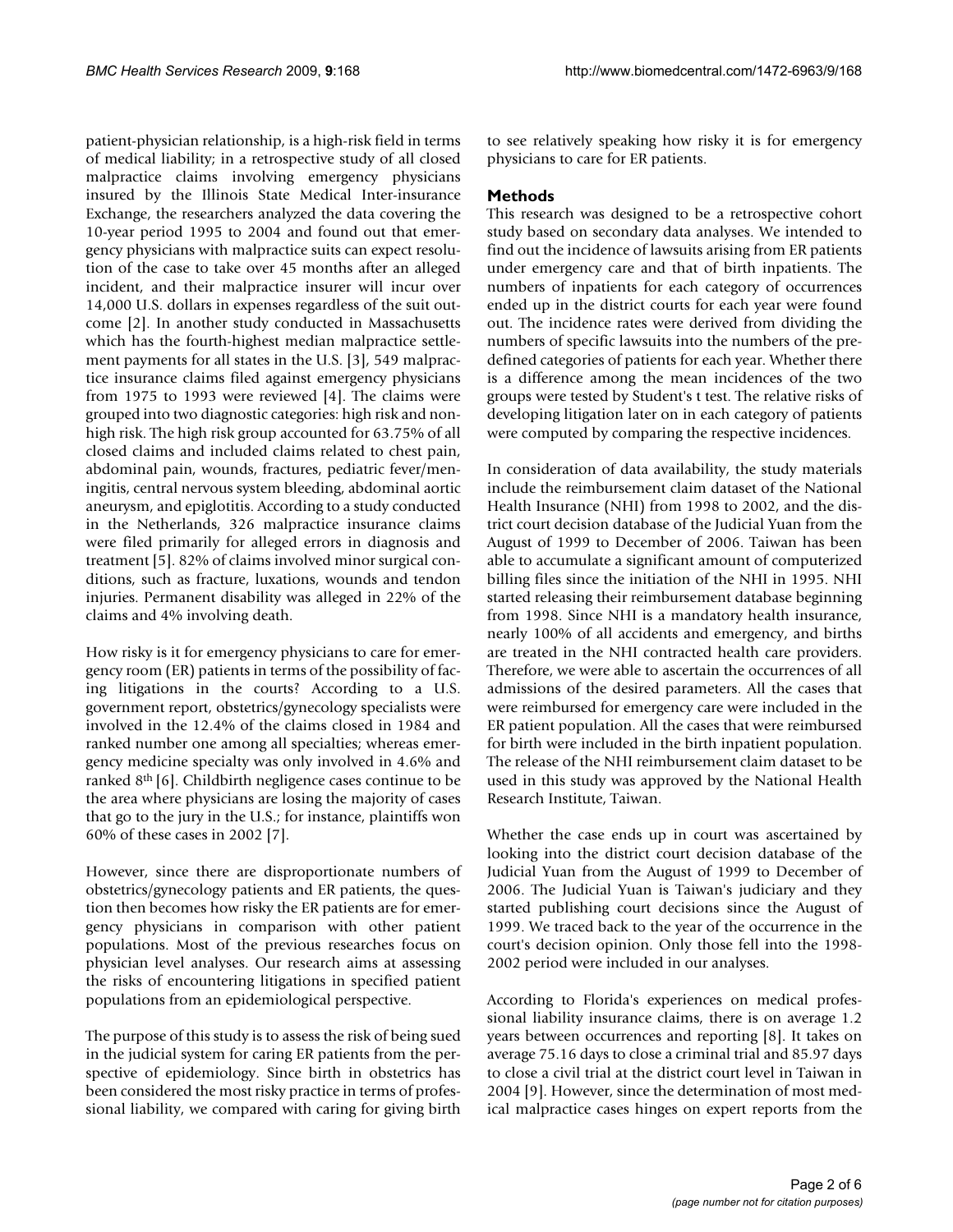Department of Health (DOH), Taiwan, and the production of expert reports is time consuming, it usually takes more than one year to reach a judgment in either civil or criminal courts for medical malpractice lawsuits in Taiwan. Besides, there is no telling as to when the disgruntled patient or family will take the case to court so long as the statue of limitation has not run out. A two to three years' time lag between the occurrence of an unsatisfactory medical event and the first court judgment is a reasonable expectation according to the initial database exploration. Therefore, the available judicial database should be able to capture the occurrences that subsequently give rise to litigations to a satisfactory degree. If the same occurrence gave rise to more than one litigation, only one was counted.

# **Results**

In the years from 1998 to 2002, the annual inpatients of the whole nation average at two million and seven hundred thousands. Of the two million and seven hundred thousands, there are on average 251,894 births with an average cesarean section rate at 33.5%. On the other hand, hospital ERs see 6,065,620 patients annually. The descriptive statistics of the patient populations were summarized in Table 1.

After an extensive search of the Judicial Yuan database, there are 26 ER patients who later on sue their emergency physicians or their hospitals in the district courts in the entire study period (Table 2). Therefore, the average annual incidence rate of becoming a plaintiff among ER patients is 0.86 out of one million. Of the 26, 5 are not seriously injured, 2 seriously injured, and 19 dead. 7 are primarily treatment related and 19 diagnosis related. The principal diagnosis that accounted for the largest number of cases is traffic accident related injuries, followed by infection and acute myocardial infarction. 15 sued for civil damages and 11 sued for criminal convictions. Doctors lost in 8 cases (30.8%).

In contrast, there were total 42 birth related litigations from 1998 to 2002. 55% are criminal proceedings. The average annual incidence rate of becoming a plaintiff among birth patients is 33.5 out of one million. This incidence is significantly higher than that of ER patients (p < 0.01). For the detailed year by year breakdown please refer to Table 3.

Aside from respective incidences, the relative risk derived from comparing ER patients against births is 0.03, which means ER patients have 3% the risk of suing compared to birth inpatients, and this difference is statistically significant.

# **Discussion**

The problem of malpractice has threatened the development of health care around the world. For instance, in Japan, during the mid 1980s to the early 1990s, the total number of new medical malpractice lawsuits numbered in the three hundreds. However, in the late 1990s to the early 2000s, the number increased rapidly and reached the highest of 1,100 in 2004 alone [10]. On the other hand in the U.S., according to a health economics study, using a panel data set and a fixed-effects specification, the estimates indicate that malpractice litigation accounts for roughly 2-10% of medical expenditures, with the impact exceeding the dollar amount of settlements [11]. After the election of President Obama of the United States, the world has also been watching carefully about how the U.S. government goes about their health care reform. Experts predict that the Obama administration would have to make some compromises and bundle certain related initiatives together with the health care reform in order to make it happen, and medical liability reform is one of them [12]. Just like the trend in Japan and the U.S., there are more medical malpractice litigations over time and the awards are going up in Taiwan as well [7,13]. In comparing two mail surveys of physicians conducted in 1991 and 2005 respectively in Taiwan, malpractice claims in 2005 were more likely to be brought into courts than in 1991 (23.1% in 2005 vs 15.7% in 1991, odds ratio = 1.48) [14].

Similar to the Japanese [15-17] but not the American, physicians in Taiwan are likely to face both civil liabilities and criminal convictions in malpractice lawsuits. What is unique in Taiwan's situation is that most medical malpractice cases are tried in the criminal courts. Although the patients and their families have the choices between suing in the civil court directly or go to the prosecutors to seek an indictment, most plaintiffs opt for seeking an indictment for the sake of convenience and economy. The prosecutors have an obligation under Taiwan's Criminal Code to step in and investigate. If the physician is in the end convicted, he or she will face up to 5 years' imprisonment

**Table 1: The descriptive statistics of target categories of patients by year**

| <b>Items</b>      | 1998      | 1999      | 2000      | <b>2001</b> | 2002      | Average   |
|-------------------|-----------|-----------|-----------|-------------|-----------|-----------|
| Total ER patients | 5.459.637 | 5.883.886 | 6.184.031 | 6.199.674   | 6.600.872 | 6.065.620 |
| Total births      | 247.220   | 258,849   | 279,024   | 240,964     | 233.413   | 251.894   |
| Natural birth     | 163.900   | 172.293   | 185.423   | 160.730     | 155.259   | 167.521   |
| Cesarean section  | 83.320    | 86.556    | 93.601    | 80.234      | 78.154    | 84.373    |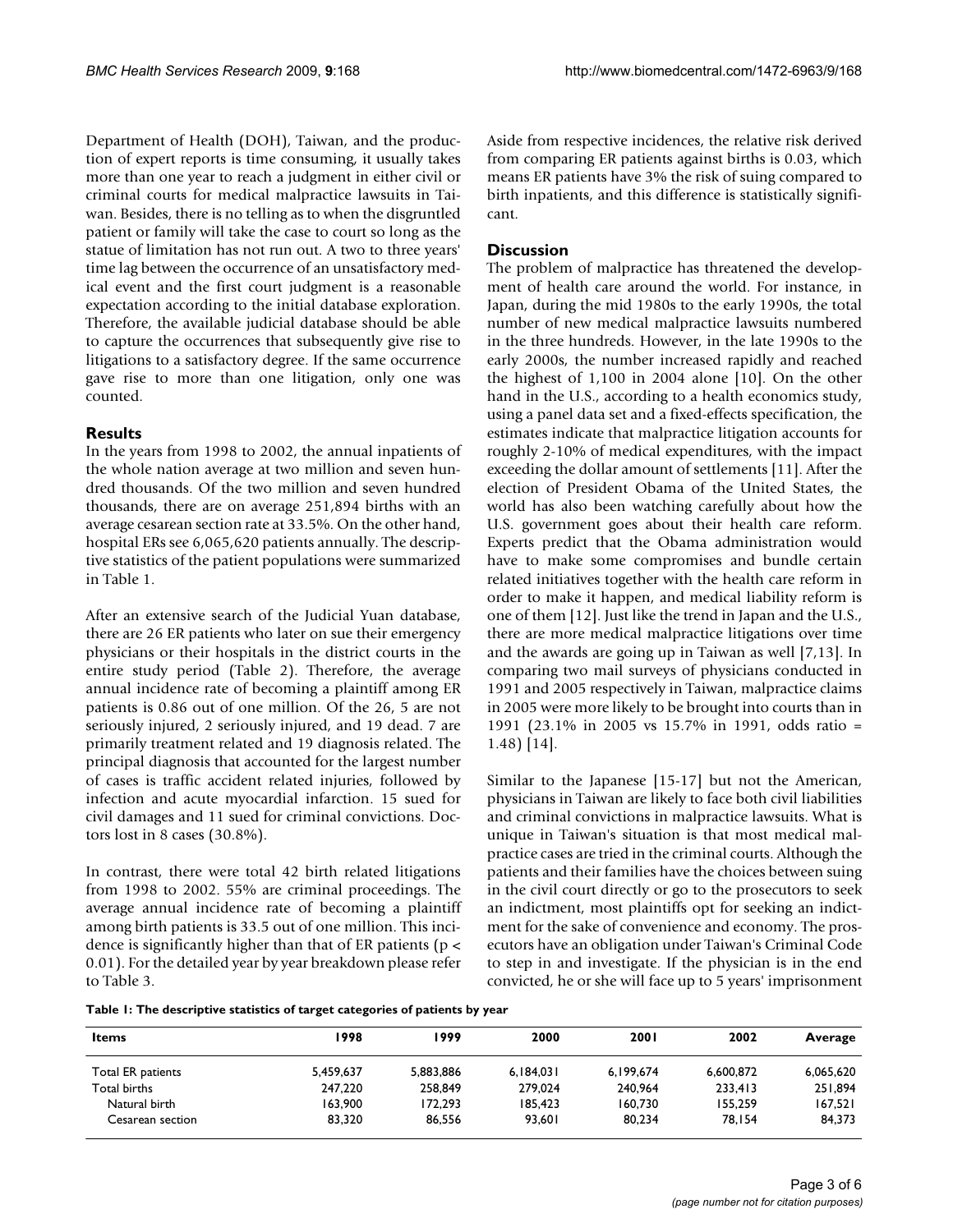| Table 2: The descriptive statistics of all lawsuits originated from |  |
|---------------------------------------------------------------------|--|
| ERs in 1998-2002A                                                   |  |

| Items                               | N              | %     |
|-------------------------------------|----------------|-------|
| Total cases                         | 26             | 100.0 |
| Claim                               |                |       |
| Diagnosis related                   | 19             | 73. I |
| <b>Treatment related</b>            | 7              | 26.9  |
| Final principal diagnosis           |                |       |
| <b>Traffic Accident</b>             | 10             | 38.5  |
| fracture                            | $\overline{4}$ | 40.0  |
| head injury                         | 3              | 30.0  |
| internal bleeding                   | $\overline{2}$ | 20.0  |
| intestinal perforation              | ı              | 10.0  |
| Infection and septic shock          | 4              | 15.4  |
| Acute myocardial infarction         | 3              | 11.5  |
| latrogenic                          | 3              | 11.5  |
| Intracranial hemorrhage             | $\overline{2}$ | 7.7   |
| Rupture of abdominal aneurysm       | ı              | 3.8   |
| Pulmonary edema                     | ı              | 3.8   |
| Adult respiratory distress syndrome | ı              | 3.8   |
| Congestive heart failure            | ı              | 3.8   |
| Injury of the plaintiff             |                |       |
| Not seriously injured               | 5              | 19.2  |
| Seriously injured                   | $\mathcal{P}$  | 7.7   |
| Dead                                | 19             | 73.1  |
| Defendant                           |                |       |
| Emergency physicians <sup>B</sup>   | 23             | 88.5  |
| Hospital                            | 3              | 11.5  |
| Judgment in the district court      |                |       |
| For plaintiff                       | 8              | 30.8  |
| Against plaintiff                   | 18             | 69.2  |
|                                     |                |       |

AER means emergency room.

BEmergency physician is defined as the physician that sees the plaintiff in the ER with unspecified specialty.

in the case of death claim and civil liabilities are also unavoidable [18]. Pursuant to Article 253-1 of Taiwan's Rules of Criminal Procedures [19], the prosecutor can initiate plea bargains with those who are charged of lesser crimes and likely to be indicted. Situations of physical injuries alleged in medical malpractice not resulting in death are considered to be lesser crimes. Therefore, the accused physicians can be offered the chances to plead guilty and face the kind of penalty they can accept, ranging from apologies to the patients, fines, social services, etc. Even if they are convicted, according to Article 74 of Taiwan's Criminal Code [18], defendants who receive the sentence of fewer than 2 years in prison can be put on probation for 2-5 years if they do not have previous criminal records. Most physicians will receive probation instead when they are found guilty of negligence in malpractice lawsuits. There are only very few instances that the accused physicians were thrown behind bars.

The other characteristic of our study is that we use the district level judgments to be the end point of our follow up through time. However, the litigation process is far from over. Most of the cases can still appeal to the appellate courts and the Supreme Court. Although most of the physicians in our study sample go free at the district level, the final verdicts are not in yet for a lot of them. However, for the purpose of this study, the beginning of their ordeals will give us an approximation of how risky their practices are.

Even if the absolute numbers of litigations did not give us the real picture of the numbers of malpractice disputes physicians are facing, the relative risk approach can serve as a good positioning beacon. Emergency physicians obviously face a lower risk patient population compared to obstetricians in terms of the propensity to sue in the judiciary; however, we have to bear in mind the fact that each emergency physician see a much larger volume of patients in comparison with obstetricians in delivery.

Unlike the study in the Netherlands where most of the claims involved minor surgical conditions and only 4% involved death, 73.1% of our lawsuits in the ER are death related [4]. This disparity further illustrated the difference between claims outside the legal system and those within. In the Netherlands' study, 79% of the study cases were closed within the medical liability insurer, which means

|  | Table 3: The descriptive statistics of litigations arising from target categories of patients by year |  |  |  |
|--|-------------------------------------------------------------------------------------------------------|--|--|--|
|  |                                                                                                       |  |  |  |

|                                                             | 1998         | 1999  | 2000           | 2001  | 2002  | Average |
|-------------------------------------------------------------|--------------|-------|----------------|-------|-------|---------|
| Litigation related births                                   | $\mathsf{H}$ | п     |                | 4     | 9     | 8.4     |
| Criminal litigation related                                 |              |       | 4              |       |       | 4.6     |
| Civil litigation related                                    | 4            | 4     | 3              |       | 6     | 3.8     |
| Total births $(× 105)$                                      | 2.47         | 2.59  | 2.79           | 2.41  | 2.33  | 2.52    |
| Incidence of litigation related births $(x   10^{-5})$      | 4.45         | 4.25  | 2.51           | 66. ا | 3.86  | 3.35    |
| Litigation related emergency patients                       |              | 6     | 8              |       | 6     | 5.2     |
| Criminal litigation related                                 |              | 6     | $\overline{2}$ | 0     | 0     | 2.2     |
| Civil litigation related                                    | 0            | 0     | 6              | 3     | 6     | 3       |
| Total ER patients $($ × 10 <sup>5</sup> $)$                 | 54.60        | 58.84 | 61.84          | 62.00 | 66.01 | 60.66   |
| Incidence of litigation related ER patients $(x   10^{-5})$ | 0.06         | 0.10  | 0.13           | 0.05  | 0.09  | 0.09    |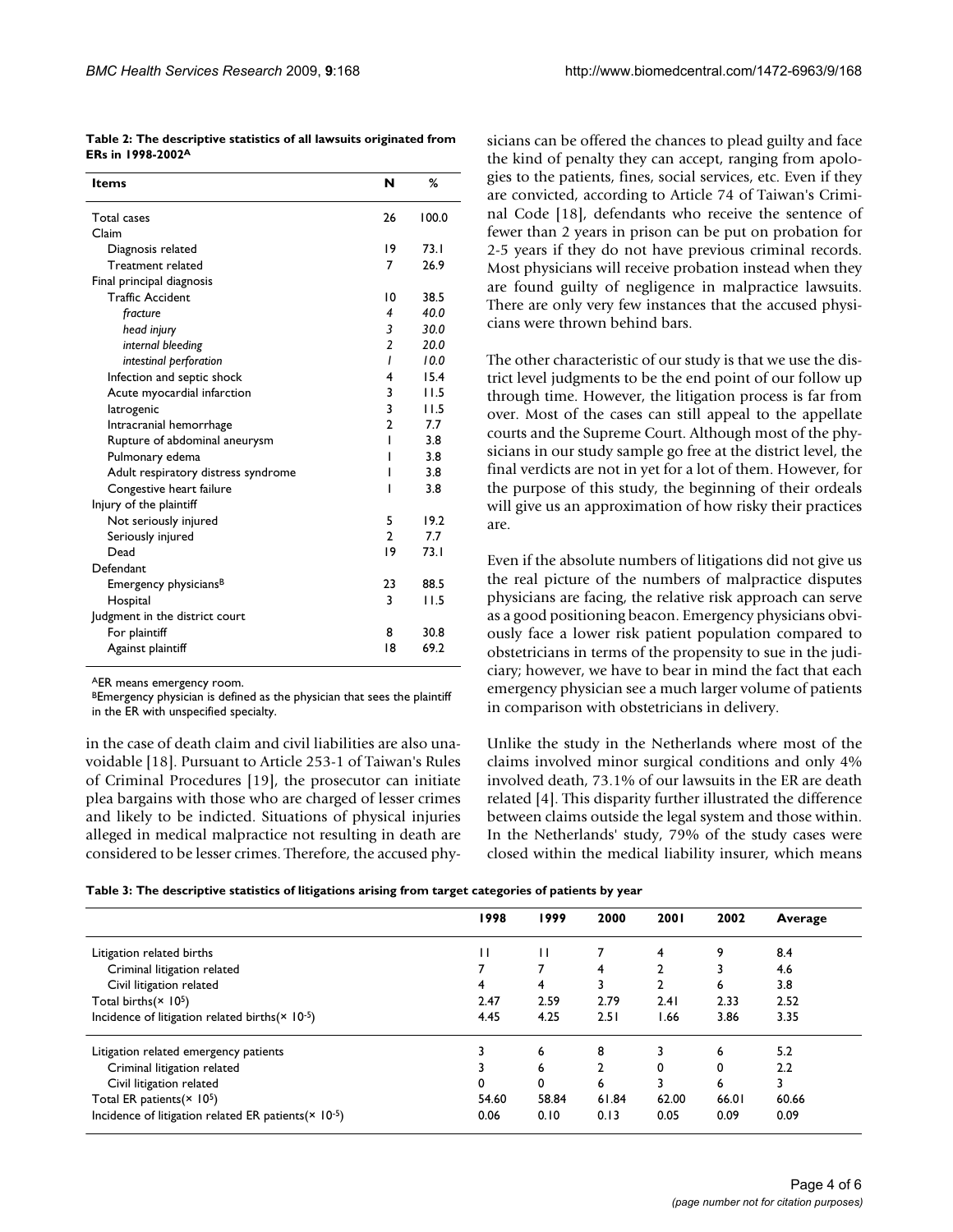only 21% of the cases remain unsettled and might end up in court. Combined our study results and theirs, we can draw the deduction that medical malpractice claims involving death are more difficult to settle out of court.

Although there is no definitive empirical evidence of defensive medicine [20], it has been widely recognized that physicians at high risk of litigation tend to practice defensive medicine. There are possibly two types of behaviors in defensive medicine: assurance and avoidance. Among the various possible assurance behaviors, physicians are most likely to order more CT, MRI or X ray; and in terms of avoidance behaviors, they are more likely to stop performing certain procedures than to avoid treating high-risk patients [1]. In comparison with other high risk specialties, emergency physicians are more likely to order diagnostic tests and less likely to stop performing specific procedures. From the information contained in Table 2, it appears that the most important allegation against emergency physicians in subsequent lawsuits is misdiagnosis. Therefore, it is quite possible that emergency physicians may order more laboratory tests, CTs, MRIs or X rays as assurance measures in facing ER patients.

In addition to the worry of practicing too much defensive medicine among specialists, we also wonder whether the increase of lawsuits will turn medical graduates away from choosing emergency medicine. According to a longitudinal study conducted in the U.S., medical malpractice concern did not affect the choice of emergency medicine residency among interns; however, this fear markedly decreases interns' enjoyment of medicine [21]. Whether this optimism holds true in other countries needs more observations in time.

Undoubtedly, a good portion of claims are either settled out of the judicial system or denied indictment. We will have to find the multiplier in order to approximate the real numbers of all malpractice disputes by inferring from the court decisions. If we can access the DOH's medical malpractice expert report files, we will have a better picture of how many disgruntled patients or families have sought the help of the prosecutors. Nonetheless, this approach still cannot help us find out how many claims have been settled without even going to the prosecutors. Commercial professional liability insurance has not been very popular in Taiwan so far. Most of the physicians simply joined the hospital's own self insurance program to protect themselves from huge malpractice payouts. The claim history of each hospital is one of their most guarded secrets. Therefore, there is no reliable claim history from the insurance industry, either. However, the same gap must have existed for the obstetricians.

Researchers of medical malpractice can approach this issue from two populations: physicians and patients. Most studies tend to center on physicians' behavior and characteristics. This research studied malpractice primarily based on the patient population. Similar studies although fewer are not uncommon. According to a hospital based casecontrol study conducted in Taiwan, the patients filing complaints with the hospital tend to come from the emergency room and surgical specialties, and live in the urban area; complaining patients who live in the urban area are more likely to file lawsuits eventually [22]. There are also studies trying to validate the connection between patient satisfaction surveys and malpractice suits. A study conducted in the U.S. indicates that, compared with physicians with the top satisfaction survey ratings, physicians in the middle tertile had malpractice lawsuit rates that were 26% higher, and physicians in the bottom tertile had malpractice lawsuit rates that were 110% higher [23]. Nonetheless, other experts have also cautioned that because lawsuits are infrequent events, calibrating these patient survey measures to malpractice lawsuit risks will require large physician samples from diverse practices [24]. By the same token, although this study covers a five year period, only 26 lawsuits are found and hence the generalizability of our findings is still limited. Besides, due to the limitation of data availability, this study only analyzed the NHI reimbursement claim data up to 2002 and the district court decision database up to 2006. Therefore, further studies based on longer and more updated observations are warranted to validate this study's findings.

# **Conclusion**

Emergency medicine, with its limited time for patient encounters, unpredictable flow, and lack of a continuing patient-physician relationship, is generally considered a high-risk specialty in terms of medical liability. Most malpractice related studies tend to center on physicians' behavior and characteristics. This research instead studied malpractice based on the patient population from an epidemiology's perspective. The study materials combined the reimbursement claim dataset of the NHI and the district court decision database. The average annual incidence rate of becoming a plaintiff for ER patients is 0.86 per million, and for birth patients is 33.5 per million. There is a statistically significant difference between birth patients and ER patients. The findings of our population based study indicate that the ER patient population emergency physicians are facing in Taiwan have relatively lower risks of developing litigation in comparison with the patients that come to give birth, 3% of birth patients' level of risk. That is to say, emergency doctors need to see almost 33 times more patients to reach the same level of risk facing obstetricians. Although the figure implies that emergency physicians are facing a patient population with